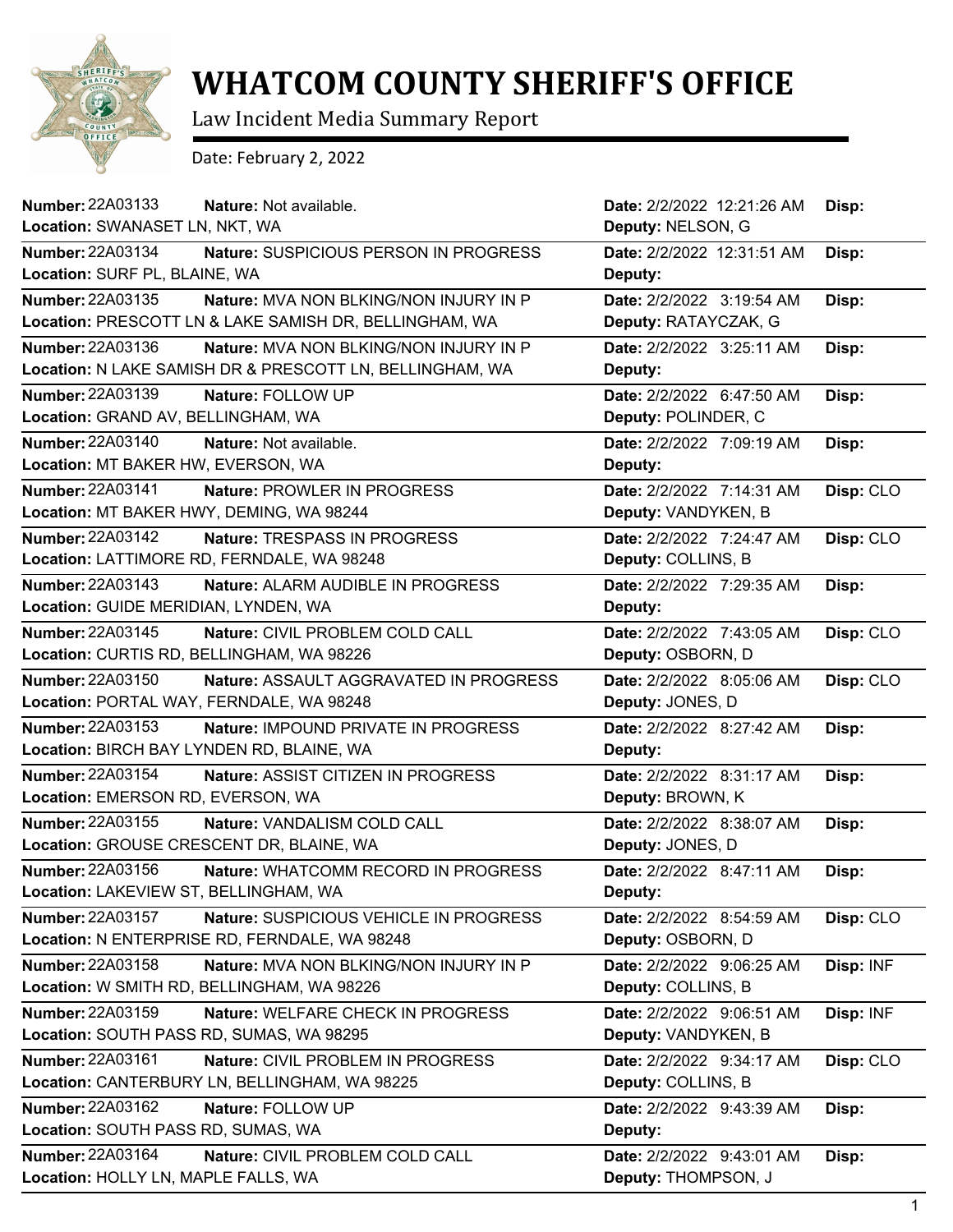| Number: 22A03167                          | <b>Nature: SUICIDAL SUBJECT IN PROGRESS</b>          | Date: 2/2/2022 10:41:03 AM | Disp: CLO |
|-------------------------------------------|------------------------------------------------------|----------------------------|-----------|
|                                           | Location: CANTERBURY LN, BELLINGHAM, WA 98225        | Deputy: COLLINS, B         |           |
| <b>Number: 22A03168</b>                   | Nature: FRAUD COLD CALL                              | Date: 2/2/2022 11:10:47 AM | Disp: CLO |
|                                           | Location: E SMITH RD, BELLINGHAM, WA 98226           | Deputy: BAKER, J           |           |
| <b>Number: 22A03170</b>                   | Nature: VANDALISM COLD CALL                          | Date: 2/2/2022 11:26:25 AM | Disp:     |
| Location: RUTSATZ RD, DEMING, WA          |                                                      | Deputy: BAKER, J           |           |
| <b>Number: 22A03171</b>                   | Nature: WELFARE CHECK COLD CALL                      | Date: 2/2/2022 11:49:29 AM | Disp:     |
| Location: GUIDE MERIDIAN, LYNDEN, WA      |                                                      | Deputy: VANDYKEN, B        |           |
| <b>Number: 22A03172</b>                   | Nature: CIVIL PROBLEM IN PROGRESS                    | Date: 2/2/2022 11:55:19 AM | Disp: CLO |
|                                           | Location: KENDALL RD, MAPLE FALLS, WA 98266          | Deputy: THOMPSON, J        |           |
| Number: 22A03173                          | Nature: CIVIL PROBLEM IN PROGRESS                    | Date: 2/2/2022 12:07:16 PM | Disp:     |
| Location: KENDALL RD, MAPLE FALLS, WA     |                                                      | Deputy:                    |           |
| Number: 22A03175                          | Nature: SUSPICIOUS CIRCUMSTANCES IN PR               | Date: 2/2/2022 12:18:19 PM | Disp:     |
| Location: HARBORVIEW RD, BLAINE, WA 98230 |                                                      | Deputy: JONES, D           |           |
| Number: 22A03176                          | Nature: DEATH INVESTIGATION IN PROGRES               | Date: 2/2/2022 12:29:29 PM | Disp: CLO |
|                                           | Location: LOOMIS TRAIL RD, LYNDEN, WA 98264          | Deputy: JONES, D           |           |
| <b>Number: 22A03177</b>                   | Nature: SUSPICIOUS PERSON IN PROGRESS                | Date: 2/2/2022 12:50:01 PM | Disp:     |
| Location: OLD GUIDE RD, LYNDEN, WA        |                                                      | Deputy: LARSONCOOLEY, B    |           |
| Number: 22A03178                          | Nature: DOMESTIC PHYSICAL IN PROGRESS                | Date: 2/2/2022 12:54:29 PM | Disp:     |
| Location: KENDALL RD, MAPLE FALLS, WA     |                                                      | Deputy:                    |           |
| Number: 22A03183                          | <b>Nature: ASSIST CITIZEN IN PROGRESS</b>            | Date: 2/2/2022 1:49:27 PM  | Disp: CLO |
|                                           | Location: NORTH STAR RD, FERNDALE, WA 98248          | Deputy: BOYD, M            |           |
| Number: 22A03186                          | Nature: BURGLARY IN PROGRESS                         | Date: 2/2/2022 2:02:08 PM  | Disp: CLO |
|                                           | Location: CUSTER SCHOOL RD, CUSTER, WA 98240         | Deputy: WRIGHT, M          |           |
|                                           |                                                      |                            |           |
| <b>Number: 22A03187</b>                   | Nature: WATCH FOR IN PROGRESS                        | Date: 2/2/2022 2:05:45 PM  | Disp:     |
|                                           | Location: W LAUREL RD & NORTHWEST DR, FERNDALE, WA   | Deputy:                    |           |
| Number: 22A03188                          | <b>Nature: SUSPICIOUS CIRCUMSTANCES IN PR</b>        | Date: 2/2/2022 2:25:36 PM  | Disp: CLO |
|                                           | Location: E HEMMI RD & CHASTEEN RD, LYNDEN, WA 98264 | Deputy: ASSINK, G          |           |
| <b>Number: 22A03189</b>                   | Nature: DOMESTIC ORDER VIOL IN PROGRES               | Date: 2/2/2022 2:52:58 PM  | Disp:     |
| Location: APACHE DR, MAPLE FALLS, WA      |                                                      | Deputy: RATHBUN, R         |           |
| Number: 22A03191                          | Nature: CASE NUMBER                                  | Date: 2/2/2022 3:01:05 PM  | Disp:     |
| Location: GRAND AV, BELLINGHAM, WA        |                                                      | Deputy:                    |           |
| Number: 22A03192                          | Nature: REFER TO OTHER AGENCY IN PROGR               | Date: 2/2/2022 3:04:33 PM  | Disp:     |
| Location: HOMESTEADER RD, DEMING, WA      |                                                      | Deputy:                    |           |
| Number: 22A03194                          | Nature: Not available.                               | Date: 2/2/2022 3:09:27 PM  | Disp:     |
| Location: VALLEY HW, ACME, WA             |                                                      | Deputy:                    |           |
| Number: 22A03195                          | Nature: MVA INJURY IN PROGRESS                       | Date: 2/2/2022 3:23:27 PM  | Disp:     |
| Location: ZELL RD, CUSTER, WA             |                                                      | Deputy: BROWN, K           |           |
| Number: 22A03196                          | Nature: SEX OFFENDER REGISTRATION                    | Date: 2/2/2022 3:27:24 PM  | Disp: INF |
|                                           | Location: GRAND AVE, BELLINGHAM, WA 98225            | Deputy: ALLGIRE, J         |           |
| Number: 22A03199                          | Nature: DRUGS IN PROGRESS                            | Date: 2/2/2022 4:09:39 PM  | Disp: ACT |
| Location: BARRETT RD, FERNDALE, WA 98248  |                                                      | Deputy: NYHUS, J           |           |
| Number: 22A03200                          | Nature: ALARM AUDIBLE IN PROGRESS                    | Date: 2/2/2022 4:09:44 PM  | Disp: CLO |
|                                           | Location: GUIDE MERIDIAN, LYNDEN, WA 98264           | Deputy: HIGH, M            |           |
| Number: 22A03201                          | Nature: WELFARE CHECK IN PROGRESS                    | Date: 2/2/2022 4:13:46 PM  | Disp: CLO |
| Location: MT BAKER HWY, DEMING, WA 98244  |                                                      | Deputy: THOMPSON, J        |           |
| <b>Number: 22A03202</b>                   | Nature: SEARCH AND RESCUE IN PROGRESS                | Date: 2/2/2022 4:15:54 PM  | Disp:     |